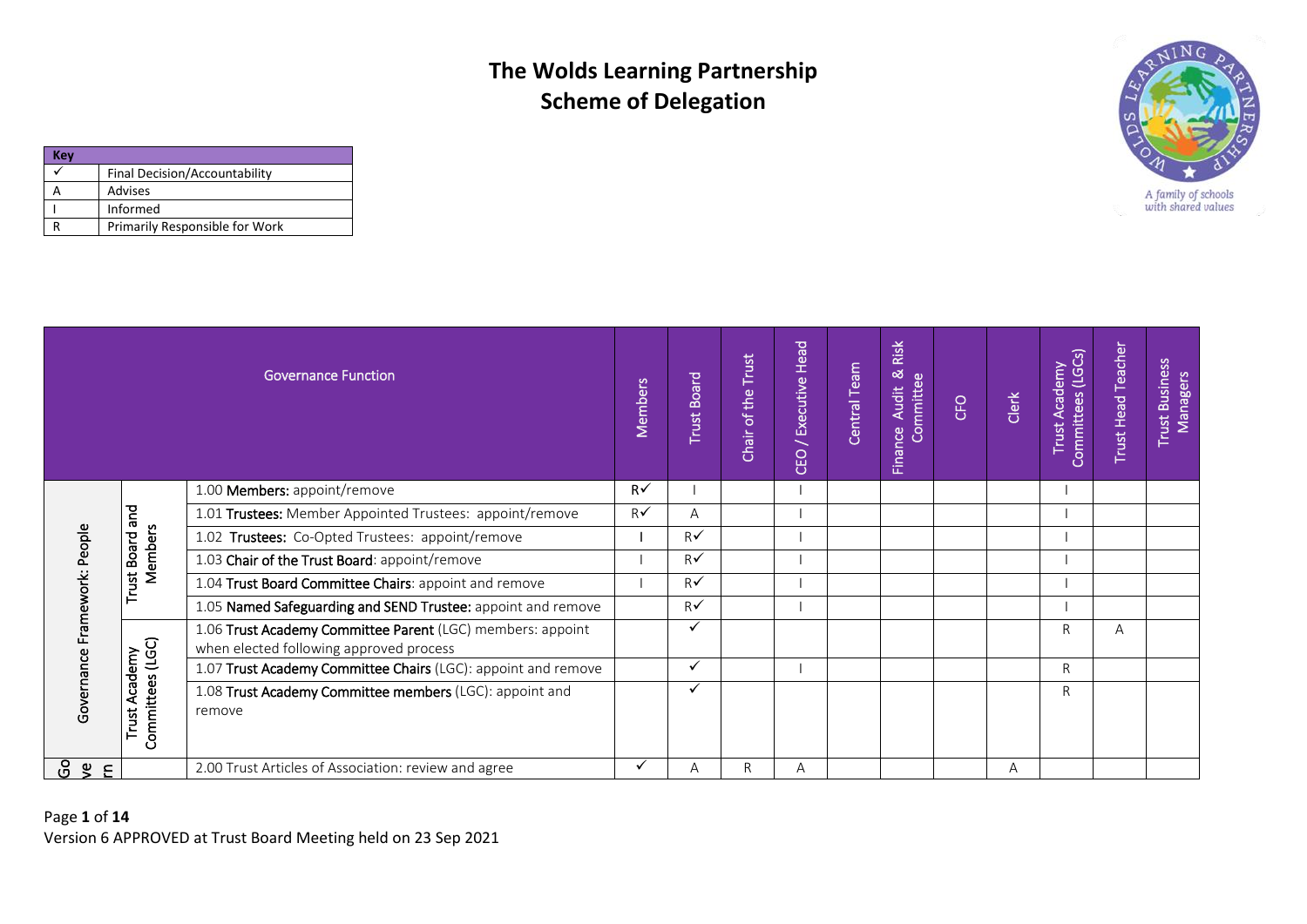

| Kev |                                |
|-----|--------------------------------|
|     | Final Decision/Accountability  |
|     | Advises                        |
|     | Informed                       |
|     | Primarily Responsible for Work |

|      | <b>Governance Function</b>                                                                                           | Members | <b>Trust Board</b> | Chair of the Trust | Head<br>/ Executive<br>CEO | Central Team | Risk<br>Finance Audit & R<br>Committee | CFO | Clerk | Committees (LGCs)<br>Trust Academy | <b>Trust Head Teacher</b> | <b>Trust Business</b><br>Managers |
|------|----------------------------------------------------------------------------------------------------------------------|---------|--------------------|--------------------|----------------------------|--------------|----------------------------------------|-----|-------|------------------------------------|---------------------------|-----------------------------------|
|      | 2.01 Trust Board and Trust Academy Committee governance<br>structure: establish and review annually                  |         |                    | R                  | A                          |              |                                        |     | Α     |                                    |                           |                                   |
|      | 2.02 Trust Board and Trust Board Committee : Terms of Reference<br>and Scheme(s) of Delegation: agree annually       |         |                    | R                  | A                          |              |                                        |     | A     |                                    |                           |                                   |
|      | 2.03 Trust Academy Committee: Terms of Reference: agree<br>annually                                                  |         | $\checkmark$       | R                  | A                          |              |                                        |     | A     | A                                  |                           |                                   |
|      | 2.04 Annual Trust Board, Trust Board Committee and Trust<br>Academy Committee schedule of governance business: agree |         | ✓                  | A                  | $\overline{A}$             |              |                                        |     | R     |                                    |                           |                                   |
|      | 2.05 External Governance Review (complete every 3 years)                                                             |         |                    | A                  |                            |              | A                                      |     | R     |                                    |                           |                                   |
|      | 2.06 360° self-review and skills audit of Trust Board and Trust<br>Board Committee : complete annually               |         |                    | А                  |                            |              |                                        |     | R     |                                    |                           |                                   |
|      | 2.06 360° annual self-review and skills audit of Trust Academy<br><b>Committees</b> (LGCs): complete annually        |         |                    |                    |                            |              |                                        |     | R     | ✓                                  |                           |                                   |
|      | 2.07 360° Trust Board Chair's performance: complete annually                                                         |         | ✓                  |                    |                            |              |                                        |     | R     |                                    |                           |                                   |
|      | 2.08 Trust Academy Committee (LGC) KPI performance: review<br>termly                                                 |         | ✓                  |                    | A                          |              |                                        |     | R     | A                                  | A                         |                                   |
| 00 > | 3.00 Trust and schools' websites: content and compliance                                                             |         |                    |                    |                            | R            |                                        |     | Α     |                                    | A                         |                                   |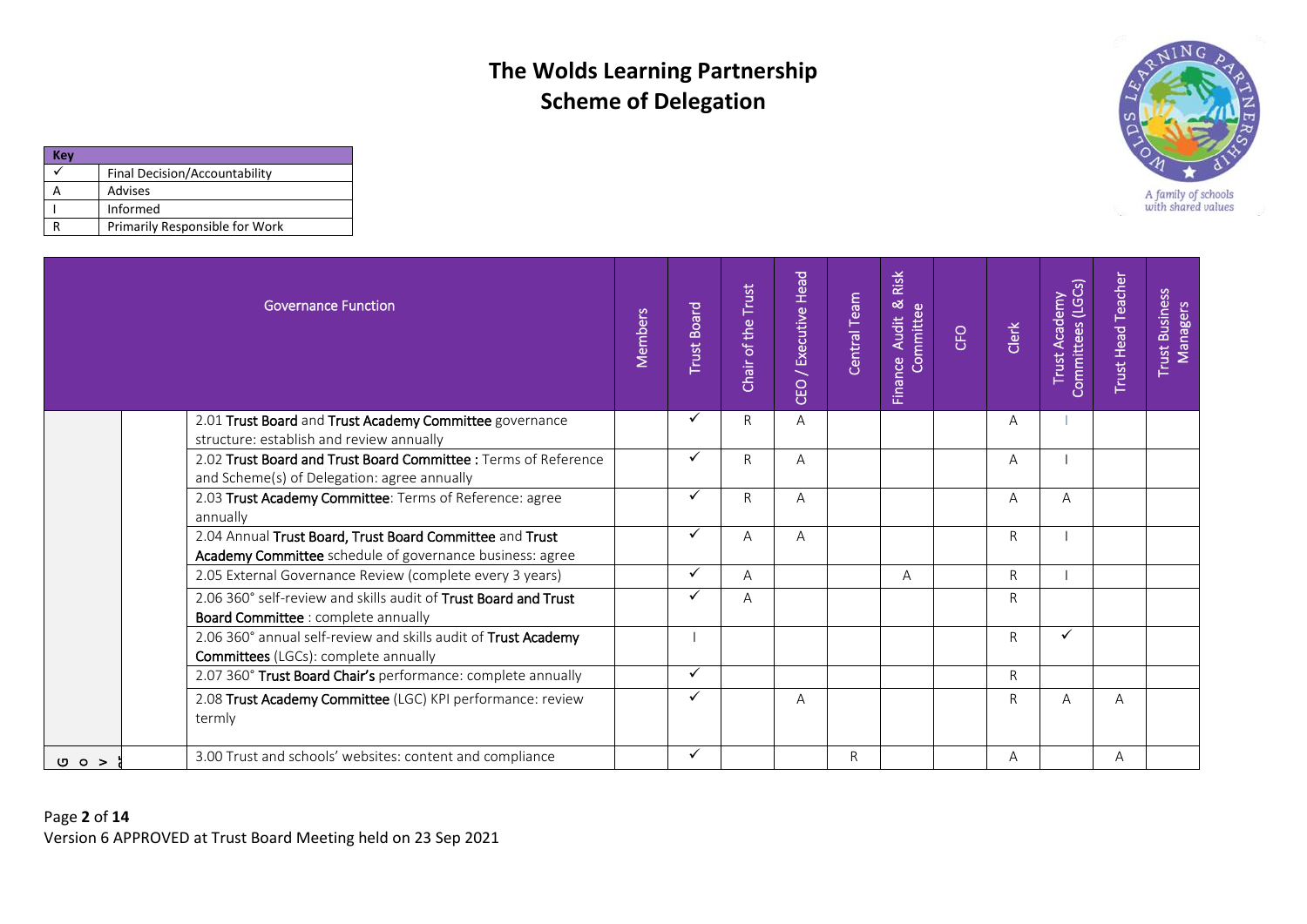

| Kev |                                |
|-----|--------------------------------|
|     | Final Decision/Accountability  |
|     | Advises                        |
|     | Informed                       |
|     | Primarily Responsible for Work |

|                      | <b>Governance Function</b>                                                                                                                                                   | Members | <b>Trust Board</b> | Chair of the Trust | Head<br>/ Executive<br>CEO | Central Team | Risk<br>Finance Audit & F | CFO | Clerk | Committees (LGCs)<br>Trust Academy | <b>Trust Head Teacher</b> | <b>Trust Business</b><br>Managers |
|----------------------|------------------------------------------------------------------------------------------------------------------------------------------------------------------------------|---------|--------------------|--------------------|----------------------------|--------------|---------------------------|-----|-------|------------------------------------|---------------------------|-----------------------------------|
|                      | 3.01 Trust Board Annual Report : Stakeholder Performance<br>Review of the Trust: submit to members and publish                                                               |         | ✓                  |                    | A                          | $\mathsf{R}$ |                           |     |       | A                                  |                           |                                   |
|                      | 3.02 Annual report and accounts including accounting policies,<br>incorporating governance statement demonstrating value for<br>money: submit to members and Companies House |         | ✓                  |                    |                            |              | A                         | R   | A     |                                    |                           |                                   |
|                      | 3.03 Annual report and accounts signed statement on regularity,<br>propriety and compliance                                                                                  |         |                    |                    | ✓                          |              |                           | R   |       |                                    |                           |                                   |
|                      | 3.04 ESFA required reports and returns submit                                                                                                                                |         | ✓                  |                    |                            | $\mathsf{R}$ |                           |     | A     |                                    |                           |                                   |
|                      | 3.05 Trust Academy Committee: Annual Performance Report<br>(LGC): submit to Trust and publish                                                                                |         |                    |                    | A                          |              |                           |     | A     | R                                  | A                         |                                   |
|                      | 4.00 Determine Trust wide policies which reflect the Trust's ethos<br>and values: approve                                                                                    |         | ✓                  |                    | A                          | ${\sf R}$    |                           |     | A     |                                    | A                         |                                   |
|                      | 4.01 Determine school level appendices to Trust Wide Policies                                                                                                                |         | ✓                  |                    |                            | $\mathsf{R}$ |                           |     | A     | A                                  | A                         | A                                 |
| Strategic Leadership | 4.02 Trust Management of risk register: establish register, review<br>and monitor                                                                                            |         |                    |                    | A                          | $\mathsf{R}$ |                           | Α   |       |                                    |                           |                                   |
|                      | 4.03 School Management of its own risk register: establish<br>register, review and monitor                                                                                   |         |                    |                    | A                          |              | A                         | A   |       | ✓                                  | A                         | R                                 |
|                      | 4.04 Engagement with stakeholders: ensure                                                                                                                                    |         |                    |                    | $\mathsf{R}$               |              |                           |     | A     | Α                                  | Α                         | Α                                 |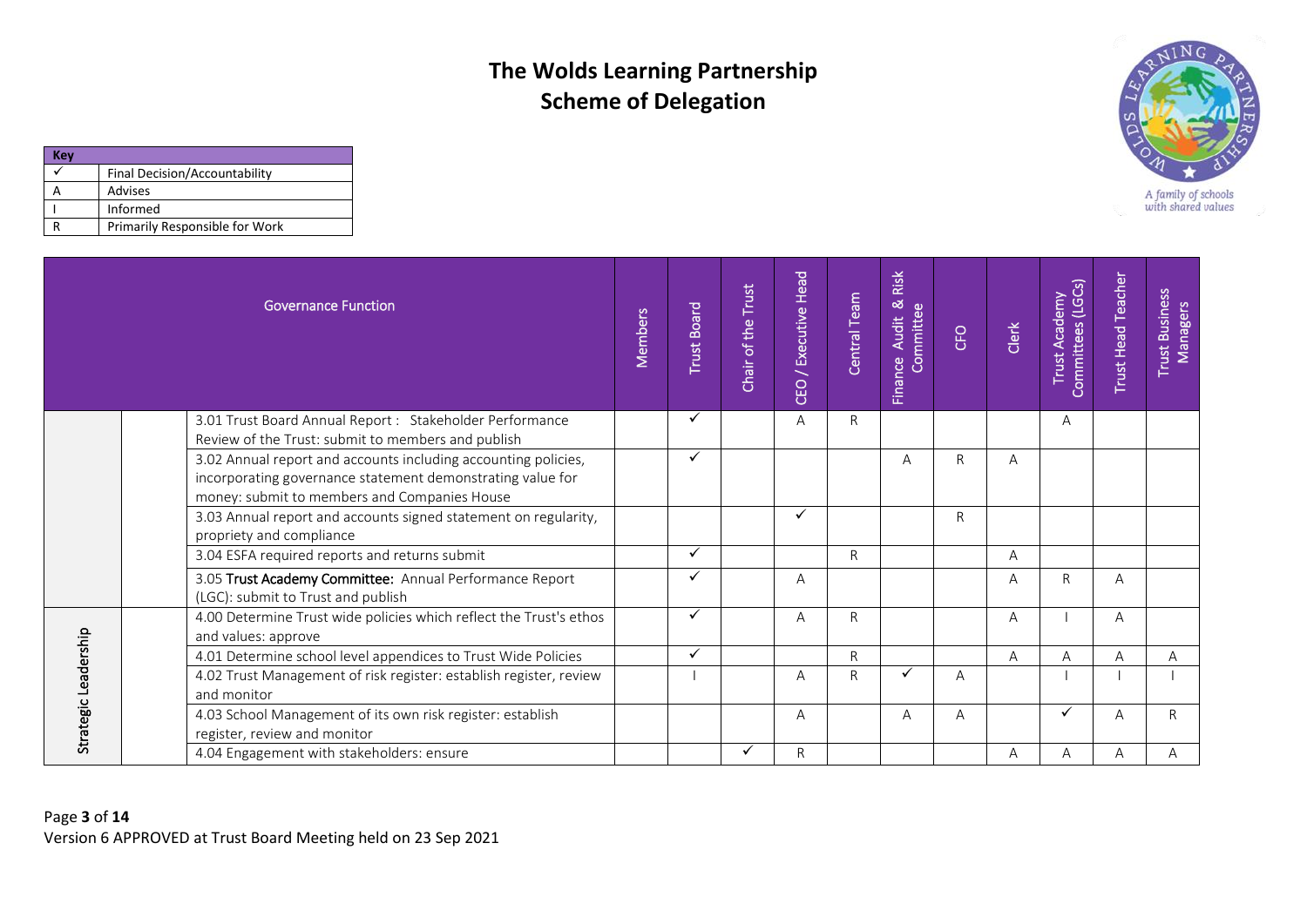

| ίeν |                                |
|-----|--------------------------------|
|     | Final Decision/Accountability  |
|     | Advises                        |
|     | Informed                       |
|     | Primarily Responsible for Work |

|                      | <b>Governance Function</b>                                                                                                                                                                                                                                                                     | Members | <b>Trust Board</b> | Trust<br>Chair of the | CEO / Executive Head | Central Team | Risk<br>nce Audit &<br>Finance | <b>CFO</b> | Clerk | Trust Academy<br>Committees (LGCs) | <b>Trust Head Teacher</b> | <b>Trust Business</b><br>Managers |
|----------------------|------------------------------------------------------------------------------------------------------------------------------------------------------------------------------------------------------------------------------------------------------------------------------------------------|---------|--------------------|-----------------------|----------------------|--------------|--------------------------------|------------|-------|------------------------------------|---------------------------|-----------------------------------|
| Strategic Leadership | 4.05 Trust's vision, strategy and key priorities                                                                                                                                                                                                                                               |         | ✓                  | Α                     | $\mathsf{R}$         |              |                                |            |       | A                                  | A                         | Α                                 |
|                      | 4.06 Schools' vision, strategy and key priorities                                                                                                                                                                                                                                              |         | ✓                  |                       | $\mathsf{R}$         |              |                                |            |       | A                                  | R                         | A                                 |
|                      | 4.07 Chief Executive Officer:<br>Appoint<br>$\bullet$<br>Suspend - decision to suspend and end suspension<br>$\bullet$<br>Dismiss - including appeal against dismissal<br>$\bullet$<br>All of the above decisions & panels should be in line with relevant<br>Trust Policy and budgets         |         |                    | R                     |                      | Α            |                                |            | A     |                                    |                           |                                   |
|                      | 4.08 Head Teacher and Head of School:<br>Appoint<br>$\bullet$<br>Suspend - decision to suspend and end suspension<br>$\bullet$<br>Dismiss - including appeal against dismissal<br>$\bullet$<br>All of the above decisions & panels should be in line with relevant<br>Trust Policy and budgets |         | ✓                  |                       | R                    | A            |                                |            |       | A                                  |                           |                                   |
|                      | 4.9 Senior Leadership (School) - includes all posts paid on<br>leadership pay scale & support staff roles that form part of Senior<br>Leadership Team<br>Appoint<br>٠<br>Suspend – decision to suspend and end suspension<br>$\bullet$                                                         |         |                    |                       | $\checkmark$         | A            |                                |            |       | A                                  | $\mathsf{R}$              |                                   |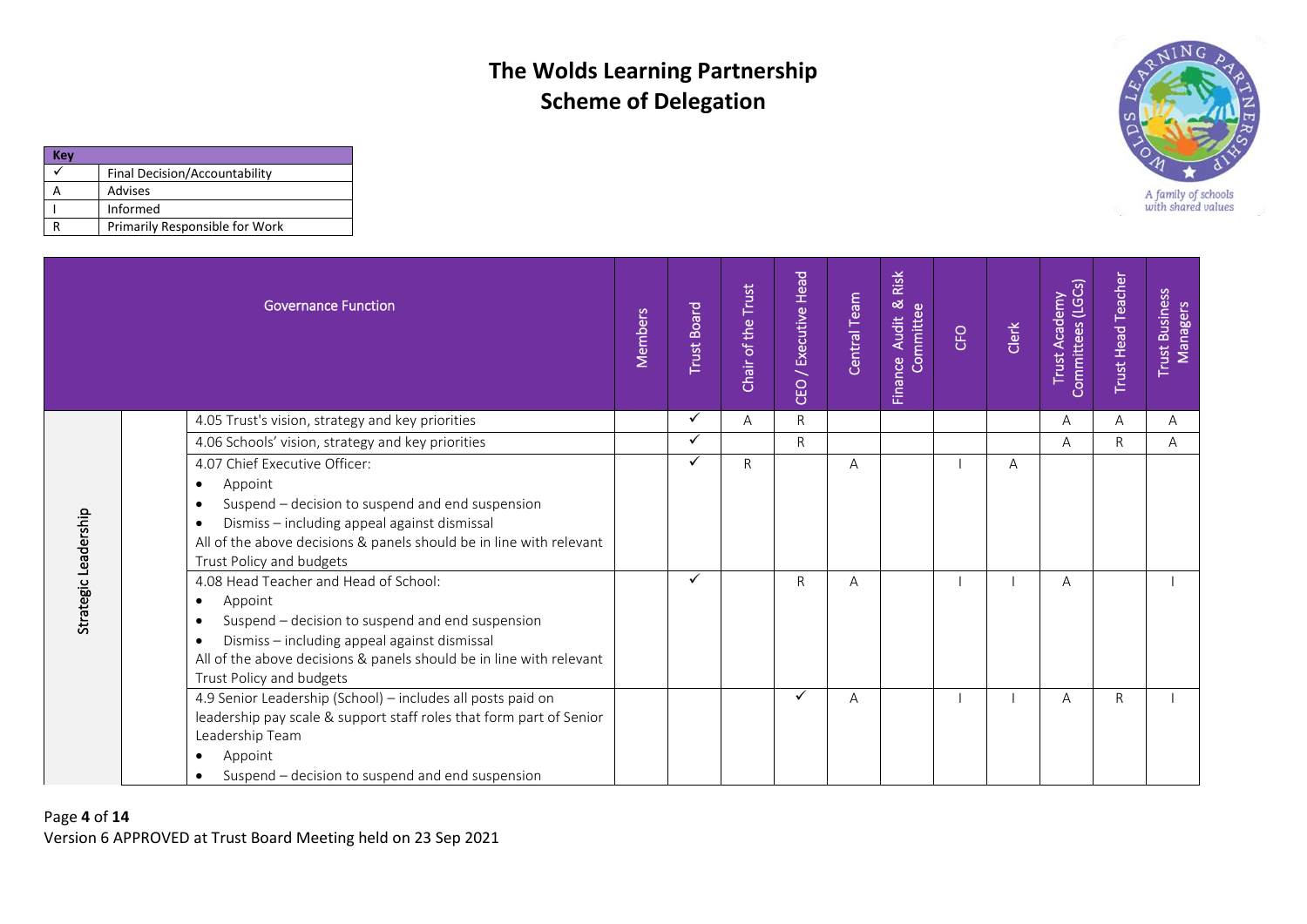

| (ev |                                |
|-----|--------------------------------|
|     | Final Decision/Accountability  |
|     | Advises                        |
|     | Informed                       |
|     | Primarily Responsible for Work |

| <b>Governance Function</b> |                                                                                                                                                                                                                                                                                                                                      | Members | <b>Trust Board</b> | Chair of the Trust | Head<br>/ Executive<br>CEO | Central Team | Risk<br>Finance Audit & R<br>Committee | CFO | Clerk | Committees (LGCs)<br><b>Trust Academy</b> | <b>Trust Head Teacher</b> | <b>Trust Business</b><br><b>Managers</b> |
|----------------------------|--------------------------------------------------------------------------------------------------------------------------------------------------------------------------------------------------------------------------------------------------------------------------------------------------------------------------------------|---------|--------------------|--------------------|----------------------------|--------------|----------------------------------------|-----|-------|-------------------------------------------|---------------------------|------------------------------------------|
| Strategic Leadership       | Dismiss - including appeal against dismissal<br>$\bullet$<br>All of the above decisions & panels should be in line with relevant<br>Trust Policy and agreed budgets                                                                                                                                                                  |         |                    |                    |                            |              |                                        |     |       |                                           |                           |                                          |
|                            | 4.10 Central Trust Team<br>Appoint<br>$\bullet$<br>Suspend - decision to suspend and end suspension<br>$\bullet$<br>Dismiss - including appeal against dismissal<br>$\bullet$<br>All of the above decisions & panels should be in line with relevant<br>Trust Policy, agreed budgets and central team staffing structure             |         | A                  |                    | $\sqrt{R}$                 | A            |                                        |     |       |                                           |                           |                                          |
|                            | 4.11 Clerk to the Board of Trustees<br>Appoint<br>$\bullet$<br>Suspend - decision to suspend and end suspension<br>$\bullet$<br>Dismiss - including appeal against dismissal<br>$\bullet$<br>All of the above decisions & panels should be in line with relevant<br>Trust Policy, agreed budgets and central team staffing structure |         |                    | $\mathsf{R}$       | $\overline{A}$             |              |                                        |     |       | A                                         |                           |                                          |
|                            | 4.12 Trust's annual staff structure report                                                                                                                                                                                                                                                                                           |         | ✓                  |                    | $\mathsf{R}$               |              | A                                      | A   |       |                                           |                           |                                          |
|                            | 4.13 Schools' and Central Trust Team staffing structure: agree                                                                                                                                                                                                                                                                       |         |                    |                    | R                          |              |                                        | A   |       |                                           | A                         |                                          |
| െ ∟                        | 5.00 Ensuring compliance (e.g. safeguarding, H&S, employment)                                                                                                                                                                                                                                                                        |         | ✓                  |                    | A                          | $\mathsf{R}$ | A                                      | A   |       |                                           |                           | $\mathsf{R}$                             |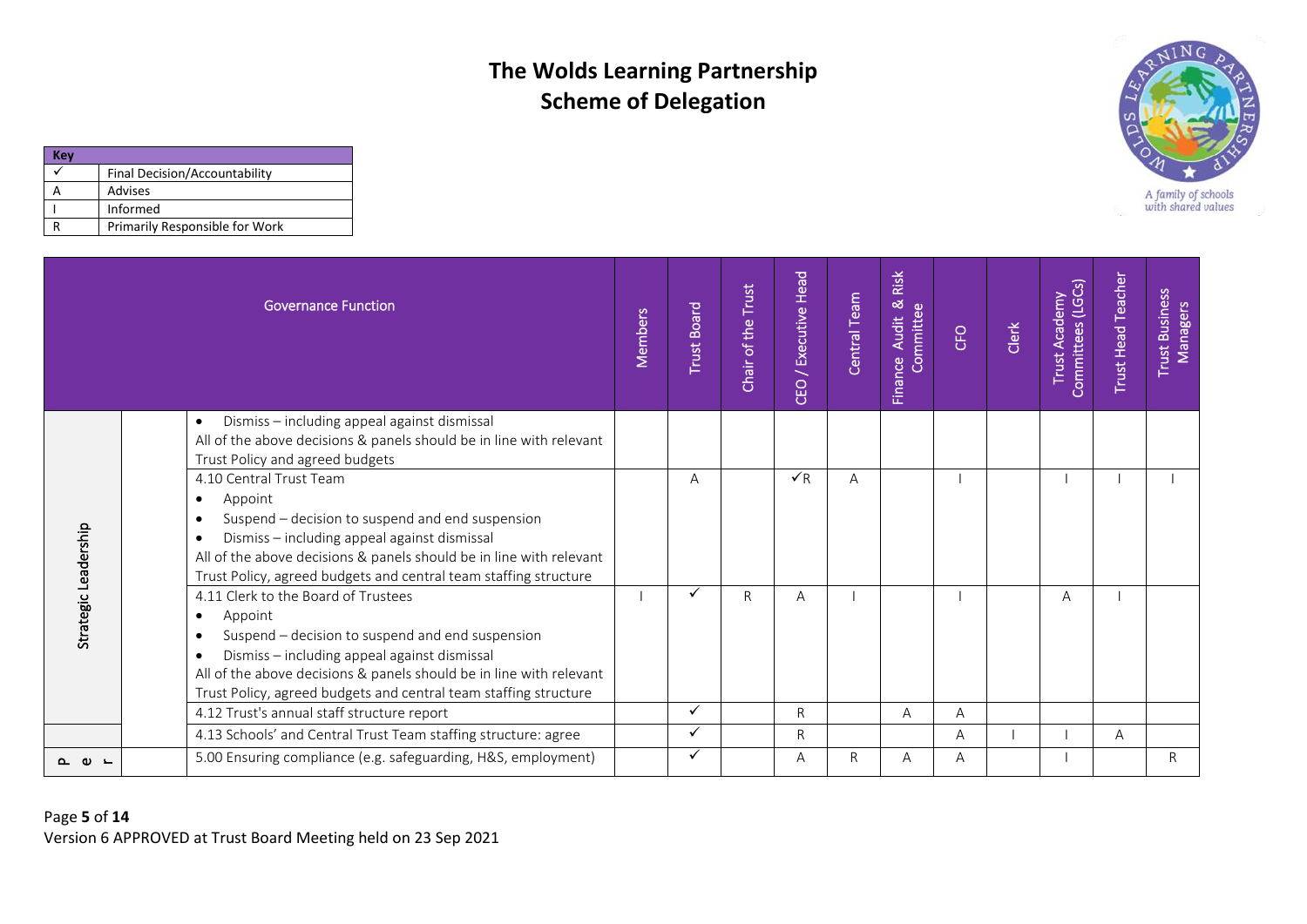

| Kev |                                |
|-----|--------------------------------|
|     | Final Decision/Accountability  |
|     | Advises                        |
|     | Informed                       |
|     | Primarily Responsible for Work |

| <b>Governance Function</b>                                                                                                          | Members | <b>Trust Board</b> | Chair of the Trust | / Executive Head<br>CEO | Central Team | Risk<br>Finance Audit & F<br>Committee | CFO | Clerk | Committees (LGCs)<br>Trust Academy | <b>Trust Head Teacher</b> | <b>Trust Business</b><br>Managers |
|-------------------------------------------------------------------------------------------------------------------------------------|---------|--------------------|--------------------|-------------------------|--------------|----------------------------------------|-----|-------|------------------------------------|---------------------------|-----------------------------------|
| 5.01 Ensuring auditing and reporting arrangements across the<br>Trust                                                               |         |                    |                    | A                       |              | ✓                                      | R   |       |                                    |                           |                                   |
| 5.02 Monitoring progress on key performance indicators: agree<br>reporting arrangements                                             |         |                    | A                  | A                       | $\mathsf{R}$ |                                        | A   | A     |                                    |                           |                                   |
| 5.03 Performance management of the Chief Executive Officer:<br>undertake. Including external independent support (to be<br>sourced) |         |                    | R                  |                         |              |                                        |     |       |                                    |                           |                                   |
| 5.04 Performance (target setting and review) of the Trust Board<br>Chair and Trust Board Committee Chairs                           |         | $\checkmark$ R     |                    |                         |              |                                        |     | A     |                                    |                           |                                   |
| 5.05 Performance (target setting and review) for each Trust<br>Academy Committee Chair                                              |         |                    | R                  | A                       |              |                                        |     | A     |                                    |                           |                                   |
| 5.06 Performance management of HTs and the Central Team                                                                             |         | A                  |                    | $\checkmark$ R          |              |                                        |     |       | A                                  |                           |                                   |
| 5.07 Performance management of the Clerk to the Board of<br>Trustees, according to DfE Guidance: undertake                          |         |                    | $\checkmark$ R     |                         | A            |                                        |     |       |                                    |                           |                                   |
| 6.00 Appoint Chief Financial Officer                                                                                                |         | $\checkmark$       |                    | $\mathsf{R}$            |              |                                        |     |       |                                    |                           |                                   |
| 6.01 External auditors: appoint                                                                                                     | ✓       | A                  |                    |                         |              | A                                      | R.  |       |                                    |                           |                                   |
| 6.02 Trust's Scheme of Financial Delegation to employees:<br>establish, monitor and review                                          |         |                    |                    |                         |              | Α                                      | R   |       |                                    |                           |                                   |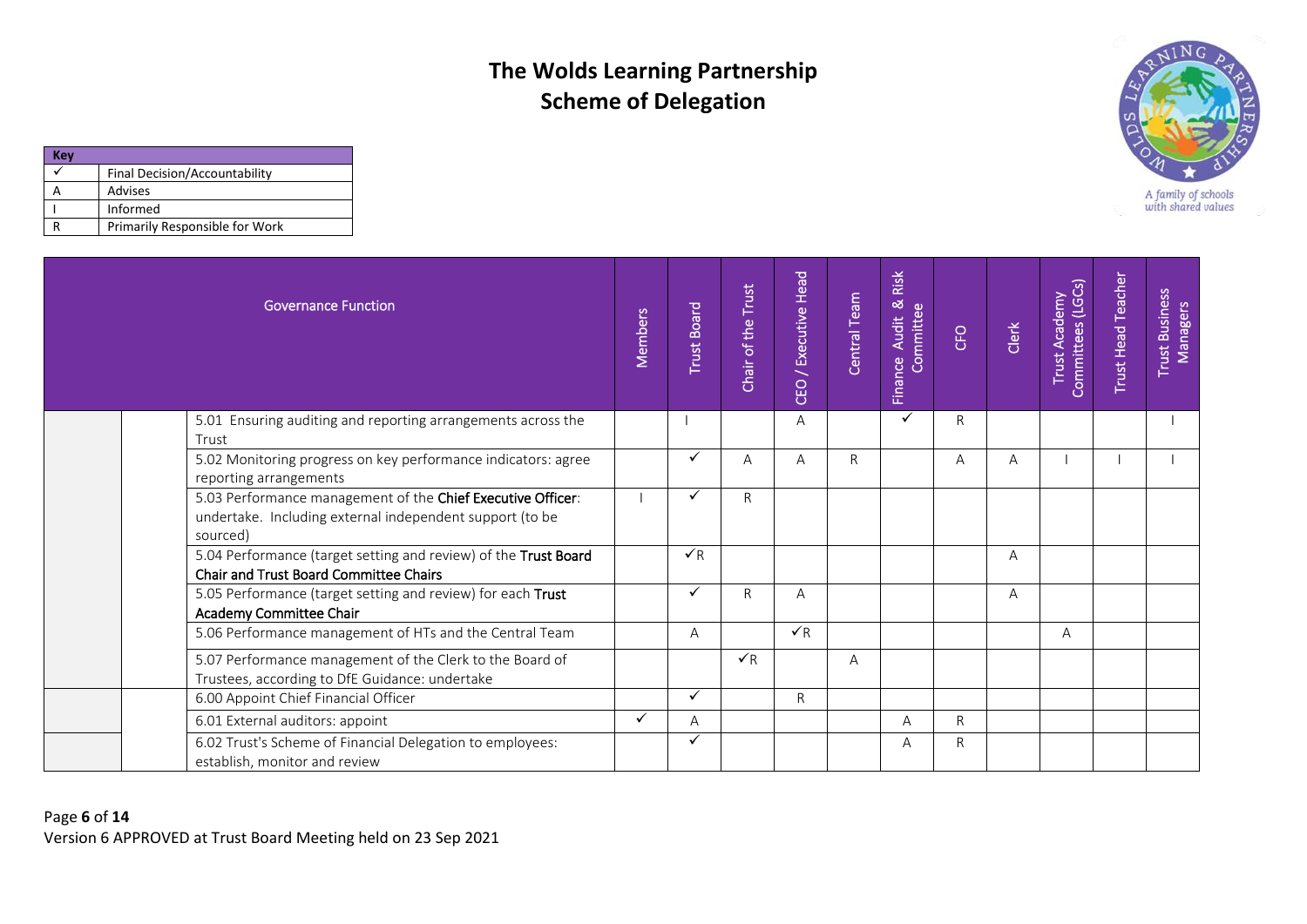

| (ev |                                |
|-----|--------------------------------|
|     | Final Decision/Accountability  |
|     | Advises                        |
|     | Informed                       |
|     | Primarily Responsible for Work |

|                          | <b>Governance Function</b>                                                                                                                                                                                                                                                      | Members | <b>Trust Board</b> | Trust<br>Chair of the | / Executive Head<br>CEO | Central Team | Risk<br>nce Audit & F<br>Committee<br>Finance | <b>CFO</b>   | Clerk | Trust Academy<br>Committees (LGCs) | <b>Trust Head Teacher</b> | <b>Trust Business</b><br>Managers |
|--------------------------|---------------------------------------------------------------------------------------------------------------------------------------------------------------------------------------------------------------------------------------------------------------------------------|---------|--------------------|-----------------------|-------------------------|--------------|-----------------------------------------------|--------------|-------|------------------------------------|---------------------------|-----------------------------------|
|                          | 6.03 Trust's Scheme of Financial Delegation to Trust Board sub-<br>committees and Academy Trust Committees                                                                                                                                                                      |         | ✓                  |                       |                         |              | A                                             | R            |       |                                    |                           |                                   |
|                          | 6.04 External auditors' report: receive and respond                                                                                                                                                                                                                             |         | ✓                  |                       |                         |              | A                                             | $\mathsf{R}$ |       |                                    |                           |                                   |
| Financial Accountability | 6.05 CEO pay progression based on PM targets being achieved, as<br>per Trust policy and budgets: agree<br>Appeal against pay decisions in line with Trust Policy                                                                                                                |         | $\checkmark$ R     |                       |                         | A            |                                               |              |       |                                    |                           |                                   |
|                          | 6.06 Headteachers, Central Team (where applicable) and school<br>leadership (please see 4.10 for definition of posts) pay<br>progression based on PM targets being achieved, as per Trust<br>policy and budgets: agree<br>Appeal against pay decision in line with Trust Policy |         |                    |                       | $\sqrt{R}$              | A            |                                               | A            |       |                                    | A                         |                                   |
|                          | 6.07 School staff appraisal procedure and pay progression: review<br>and agree                                                                                                                                                                                                  |         |                    |                       | A                       |              |                                               | A            |       | ✓                                  | $\mathsf{R}$              |                                   |
|                          | 6.08 Benchmarking and Trust wide value for money: ensure<br>robustness                                                                                                                                                                                                          |         |                    |                       | A                       |              | ✓                                             | R            |       |                                    |                           |                                   |
|                          | 6.9 Monitoring school budgets: agree reporting.                                                                                                                                                                                                                                 |         |                    |                       | A                       |              | A                                             | ✓            |       |                                    |                           | R.                                |
|                          | 7.00 Intent: Teaching Pedagogy                                                                                                                                                                                                                                                  |         | ✓                  |                       | R                       |              |                                               |              |       |                                    | A                         |                                   |
|                          | 7.01 Implementation: Of agreed Teaching Pedagogy                                                                                                                                                                                                                                |         |                    |                       |                         |              |                                               |              |       |                                    | $\mathsf{R}$              |                                   |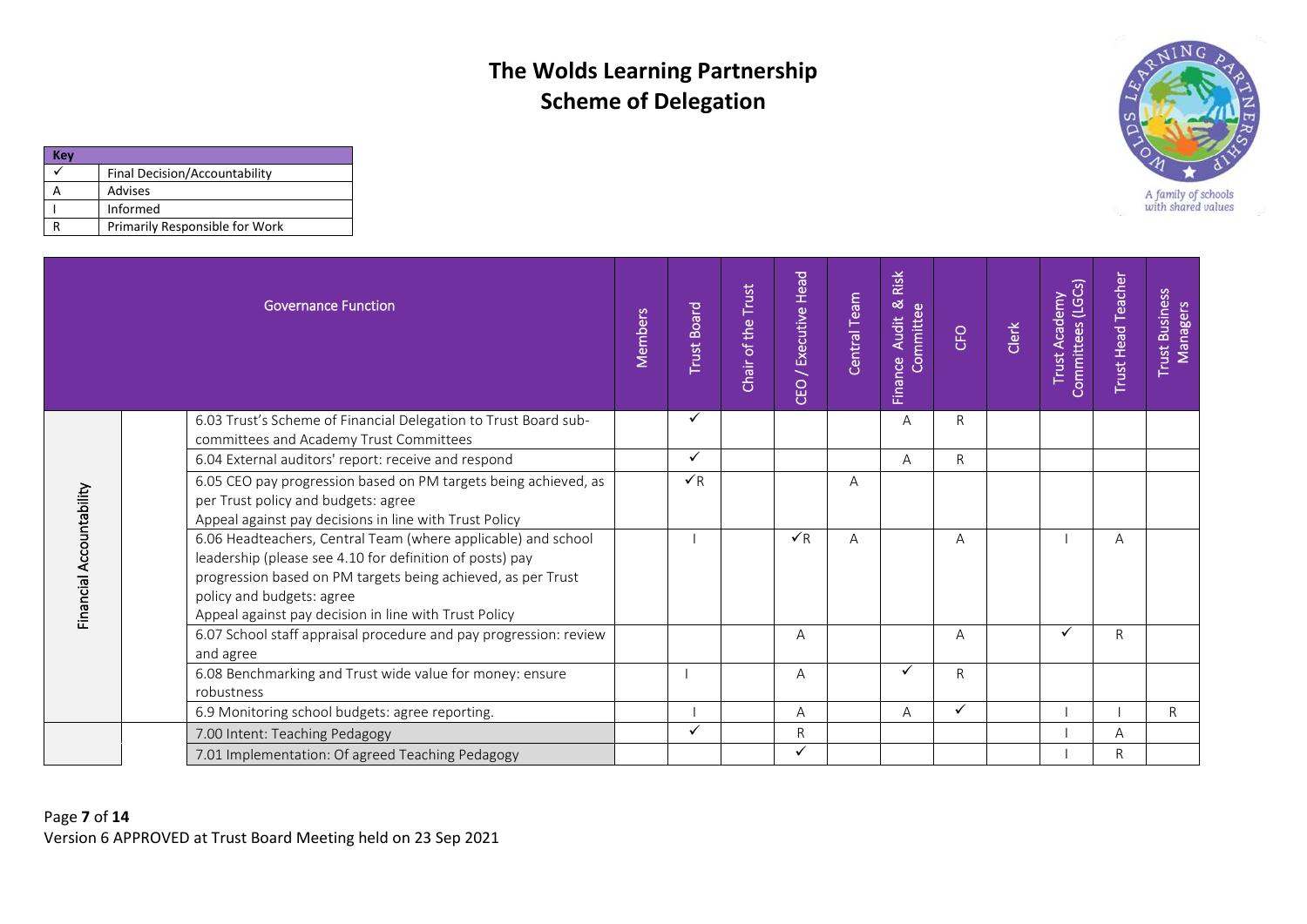

| Kev |                                |
|-----|--------------------------------|
|     | Final Decision/Accountability  |
|     | Advises                        |
|     | Informed                       |
|     | Primarily Responsible for Work |

|          | <b>Governance Function</b>                                                               | Members | <b>Trust Board</b> | Trust<br>Chair of the | CEO / Executive Head | Central Team | Risk<br><b>∝</b><br>nce Audit &<br>Committee<br><b>Finance</b> | <b>CFO</b> | Clerk | Committees (LGCs)<br>Trust Academy | <b>Trust Head Teacher</b> | Trust Business<br>Managers |
|----------|------------------------------------------------------------------------------------------|---------|--------------------|-----------------------|----------------------|--------------|----------------------------------------------------------------|------------|-------|------------------------------------|---------------------------|----------------------------|
|          | 7.02 Impact: Review of whole school implementation                                       |         | A                  |                       | $\overline{A}$       |              |                                                                |            |       |                                    |                           |                            |
|          | 7.03 Intent: Curriculum setting and mapping                                              |         |                    |                       | $\mathsf{R}$         |              |                                                                |            |       |                                    | A                         |                            |
|          | 7.04 Implementation: Of Curriculum Map                                                   |         |                    |                       | $\checkmark$         |              |                                                                |            |       |                                    | R                         |                            |
| Teaching | 7.05 Impact: Review of whole school implementation                                       |         | A                  |                       | $\overline{A}$       |              |                                                                |            |       | ✓                                  |                           |                            |
|          | 7.06 Intent: Assessment strategies                                                       |         | ✓                  |                       | $\mathsf{R}$         |              |                                                                |            |       |                                    | A                         |                            |
|          | 7.07 Implementation: Monitoring of assessment strategies                                 |         |                    |                       | $\checkmark$         |              |                                                                |            |       |                                    | R                         |                            |
|          | 7.08 Impact: Review of whole school implementation                                       |         | А                  |                       | Α                    |              |                                                                |            |       |                                    |                           |                            |
|          | 7.9 Intent: Books, marking, feedback and reporting                                       |         | ✓                  |                       | $\mathsf{R}$         |              |                                                                |            |       |                                    | A                         |                            |
|          | 7.10 Implementation: Books, marking feedback, reporting<br>implementation and monitoring |         |                    |                       | ✓                    |              |                                                                |            |       |                                    | R                         |                            |
|          | 7.11 Impact: Review of whole school implementation                                       |         | A                  |                       | $\overline{A}$       |              |                                                                |            |       | ✓                                  |                           |                            |
|          | 8.00 Intent: Cultural curriculum map                                                     |         |                    |                       | $\mathsf{R}$         |              |                                                                |            |       |                                    | A                         |                            |
|          | 8.01 Implementation: Of the cultural curriculum map                                      |         |                    |                       | ✓                    |              |                                                                |            |       |                                    | R.                        |                            |
|          | 8.02 Impact: Review of whole school implementation.                                      |         | А                  |                       | A                    |              |                                                                |            |       |                                    |                           |                            |
| Ethos    | 8.03 Intent: Personalised Learning strategy                                              |         | А                  |                       | ✓                    |              |                                                                |            |       |                                    | А                         |                            |
|          | 8.04 Implementation: Personalised Learning strategy                                      |         |                    |                       | $\checkmark$         |              |                                                                |            |       |                                    | R                         |                            |
|          | 8.05 Impact: Personalised Learning strategy                                              |         | A                  |                       | Α                    |              |                                                                |            |       | ✓                                  |                           |                            |
|          | 8.06 Intent: Professional development programme                                          |         |                    |                       | R                    |              |                                                                |            |       |                                    | A                         |                            |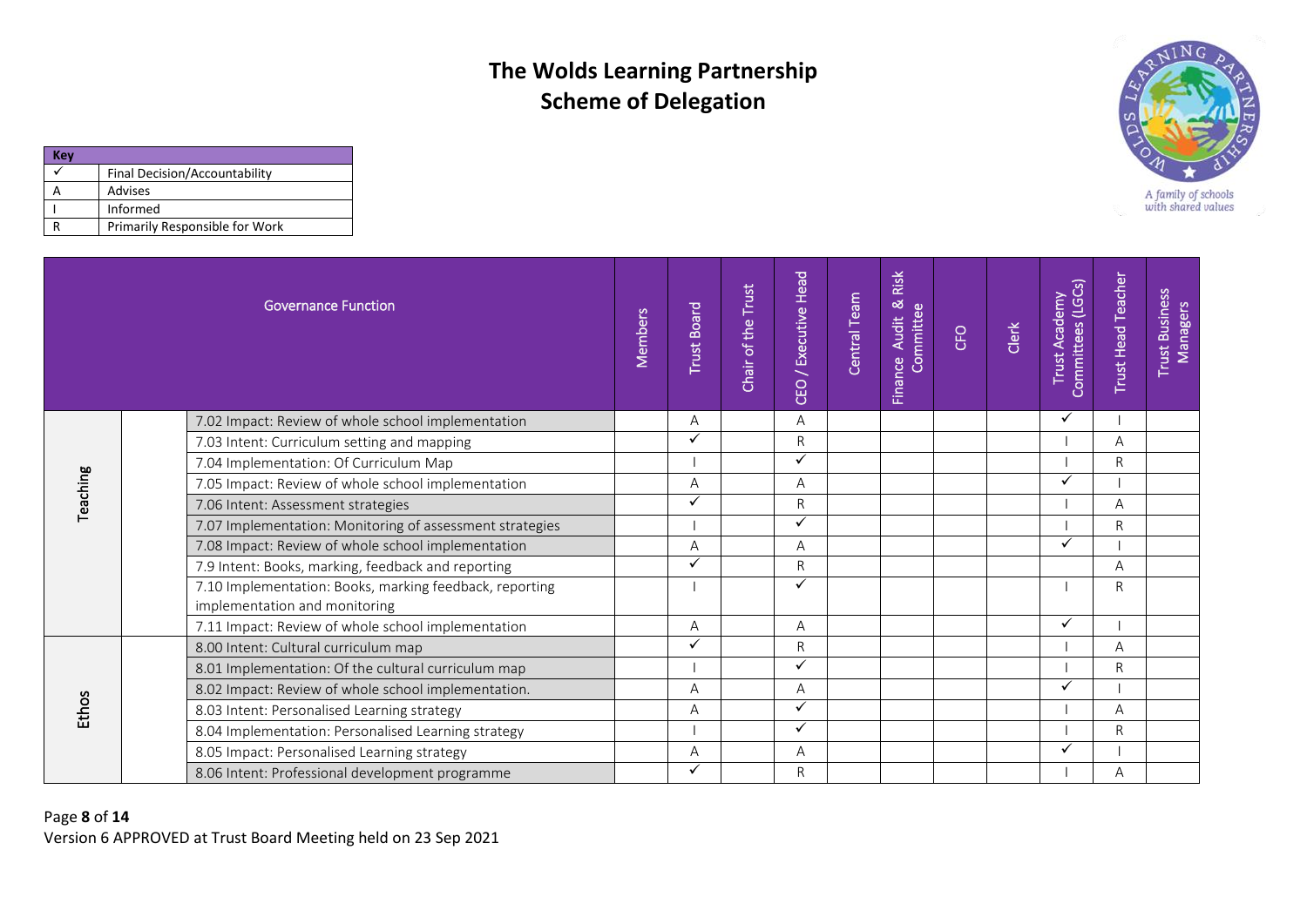

| (ev |                                |
|-----|--------------------------------|
|     | Final Decision/Accountability  |
|     | Advises                        |
|     | Informed                       |
|     | Primarily Responsible for Work |

|             | <b>Governance Function</b>                                                           | Members | <b>Trust Board</b> | Trust<br>Chair of the | CEO / Executive Head | Central Team | Risk<br><b>∝</b><br>Committee<br><b>Audit</b><br>Finance | CFO | Clerk | Committees (LGCs)<br>Trust Academy | <b>Trust Head Teacher</b> | <b>Trust Business</b><br>Managers |
|-------------|--------------------------------------------------------------------------------------|---------|--------------------|-----------------------|----------------------|--------------|----------------------------------------------------------|-----|-------|------------------------------------|---------------------------|-----------------------------------|
|             | 8.07 Implementation: Professional development programme                              |         |                    |                       | ✓                    |              |                                                          |     |       |                                    | R                         |                                   |
|             | 8.08 Impact: Professional development programme                                      |         | A                  |                       | A                    |              |                                                          |     |       |                                    |                           |                                   |
|             | 9.00 Intent: Setting of targets for academic progress                                |         |                    |                       | $\mathsf{R}$         |              |                                                          |     |       |                                    | Α                         |                                   |
|             | 9.01 Implementation: Achieving targets for academic progress                         |         |                    |                       | ✓                    |              |                                                          |     |       |                                    | R                         |                                   |
| Achievement | 9.02 Impact: Outcomes compared to targets                                            |         | A                  |                       | A                    |              |                                                          |     |       |                                    |                           |                                   |
|             | 9.03 Intent: Assessment benchmarking                                                 |         | $\checkmark$       |                       | $\mathsf{R}$         |              |                                                          |     |       |                                    | A                         |                                   |
|             | 9.04 Implementation: Improving teaching to maximise progress                         |         |                    |                       | ✓                    |              |                                                          |     |       |                                    | R                         |                                   |
|             | 9.05 Impact: Review of performance against benchmarks                                |         |                    |                       | A                    |              |                                                          |     |       | ✓                                  |                           |                                   |
|             | 9.06 Intent: Academic tuition                                                        |         |                    |                       | $\mathsf{R}$         |              |                                                          |     |       |                                    | А                         |                                   |
|             | 9.07 Implementation: Tailored tuition programme                                      |         |                    |                       | ✓                    |              |                                                          |     |       |                                    | R                         |                                   |
|             | 9.08 Impact: Review of impact of tuition on pupil progress                           |         |                    |                       | A                    |              |                                                          |     |       |                                    |                           |                                   |
|             | 10.00 Intent: Safeguarding procedures                                                |         |                    |                       | $\mathsf{R}$         |              |                                                          |     |       |                                    | A                         |                                   |
|             | 10.01 Implementation: Of Safeguarding procedures                                     |         |                    |                       | ✓                    |              |                                                          |     |       |                                    | R                         |                                   |
| Holistic    | 10.02 Impact: Consistent implementation                                              |         |                    |                       | A                    |              |                                                          |     |       |                                    |                           |                                   |
|             | 10.03 Intent: Outreach                                                               |         |                    |                       | $\mathsf{R}$         |              |                                                          |     |       |                                    | A                         |                                   |
|             | 10.04 Implementation: Of outreach programme                                          |         |                    |                       | ✓                    |              |                                                          |     |       |                                    | R                         |                                   |
|             | 10.05 Impact: Of outreach programme on attendance of pupils<br>and academic progress |         |                    |                       | Α                    |              |                                                          |     |       |                                    |                           |                                   |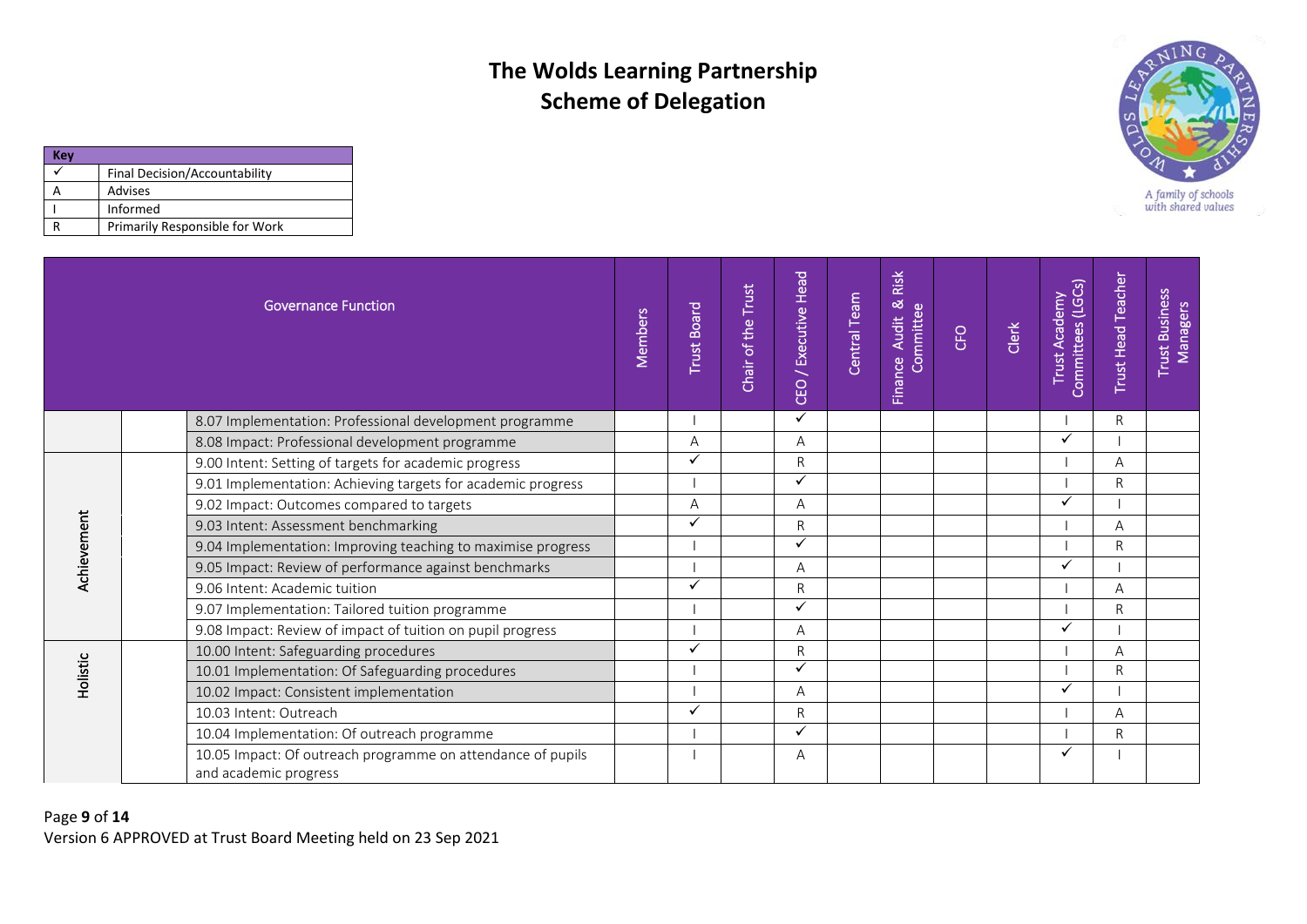

| <b>Tev</b> |                                |
|------------|--------------------------------|
|            | Final Decision/Accountability  |
|            | Advises                        |
|            | Informed                       |
|            | Primarily Responsible for Work |

|                         | <b>Governance Function</b>                                                                                      | Members | <b>Trust Board</b> | <b>Trust</b><br>Chair of the | / Executive Head<br>CEO | Central Team | Risk<br>Finance Audit & F<br><b>Audit</b> | <b>CFO</b> | Clerk | Committees (LGCs)<br>Trust Academy | <b>Trust Head Teacher</b> | <b>Trust Business</b><br>Managers |
|-------------------------|-----------------------------------------------------------------------------------------------------------------|---------|--------------------|------------------------------|-------------------------|--------------|-------------------------------------------|------------|-------|------------------------------------|---------------------------|-----------------------------------|
|                         | 10.06 Intent: Coaching programme                                                                                |         | ✓                  |                              | $\mathsf{R}$            |              |                                           |            |       |                                    | Α                         |                                   |
|                         | 10.07 Implementation: Of coaching programme for colleagues                                                      |         |                    |                              | ✓                       |              |                                           |            |       |                                    | R                         |                                   |
|                         | 10.08 Impact: On teaching and progress of children                                                              |         |                    |                              | A                       |              |                                           |            |       | ✓                                  |                           |                                   |
|                         | 11.00 Ensure procedure are being implemented correctly for the<br>recording and storage of Trust Personnel data |         | A                  |                              |                         | ✓            |                                           |            |       |                                    |                           | $\mathsf{R}$                      |
|                         | 11.01 Ensure single Central Record for the Trust is compliant                                                   |         | ✓                  |                              |                         | $\mathsf{R}$ |                                           |            |       | A                                  | R                         | R                                 |
| Personnel and Wellbeing | 11.02 Trust Attendance at Work practices and policies<br>implemented                                            |         | A                  |                              |                         | ✓            |                                           |            |       |                                    |                           | R                                 |
|                         | 11.03 Trust Recruitment and Retention practices implemented                                                     |         | A                  |                              |                         | ✓            |                                           |            |       |                                    |                           | $\mathsf{R}$                      |
|                         | 11.04 Equality and Diversity Trust practices implemented                                                        |         | A                  |                              |                         | ✓            |                                           |            |       |                                    |                           | R                                 |
|                         | 11.05 Expertise and benchmarks for staffing in line with Trust<br>benchmarking data                             |         | A                  |                              |                         | ✓            |                                           |            |       |                                    |                           | R                                 |
|                         | 11.06 Professional Development participation benchmarked<br>across the Trust                                    |         | A                  |                              |                         | ✓            |                                           |            |       |                                    |                           | R.                                |
|                         | 11.07 Staff voice survey undertaken as directed by the Trust                                                    |         | A                  |                              |                         | ✓            |                                           |            |       |                                    |                           | $\mathsf{R}$                      |
|                         | 11.08 Whistleblowing policy enacted                                                                             |         |                    |                              |                         | $\mathsf{R}$ |                                           |            |       | A                                  |                           |                                   |
|                         | 12.00 Number of disciplinary cases over last twelve months to be<br>monitored                                   |         |                    |                              |                         | ✓            |                                           |            |       |                                    |                           | $\mathsf{R}$                      |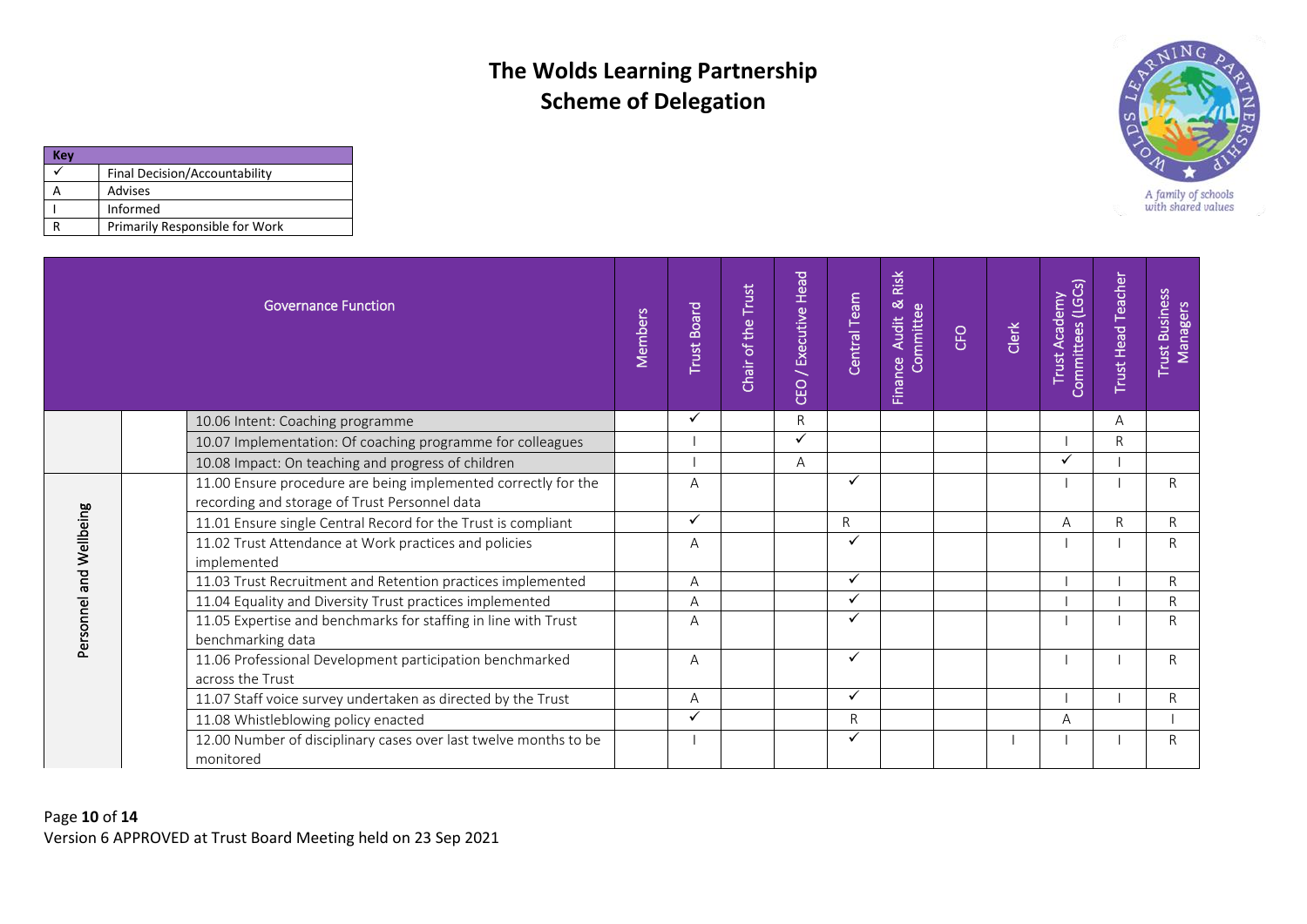

| Kev |                                |
|-----|--------------------------------|
|     | Final Decision/Accountability  |
|     | Advises                        |
|     | Informed                       |
|     | Primarily Responsible for Work |

| Governance Function                                                                                                                                                                                                                                                                         | Members | <b>Trust Board</b> | Chair of the Trust | CEO / Executive Head | Central Team | Risk<br>Finance Audit & F | <b>CFO</b> | Clerk | Committees (LGCs)<br>Trust Academy | <b>Trust Head Teacher</b> | Trust Business<br>Managers |
|---------------------------------------------------------------------------------------------------------------------------------------------------------------------------------------------------------------------------------------------------------------------------------------------|---------|--------------------|--------------------|----------------------|--------------|---------------------------|------------|-------|------------------------------------|---------------------------|----------------------------|
| 12.01 Approval for the advertisement of vacancies and the<br>issuing of contracts (within predetermined budget)                                                                                                                                                                             |         |                    |                    | $\checkmark$         | $\mathsf{R}$ |                           | A          |       |                                    |                           | A                          |
| 12.03 Number of grievance cases over last twelve months to be<br>monitored                                                                                                                                                                                                                  |         |                    |                    |                      | ✓            |                           |            |       |                                    |                           | $\mathsf{R}$               |
| 12.04 Number of capability cases over last twelve months to be<br>monitored                                                                                                                                                                                                                 |         |                    |                    |                      | ✓            |                           |            |       |                                    |                           | $\mathsf{R}$               |
| 12.05 Annual implementation & approval of personnel policy<br>review                                                                                                                                                                                                                        |         | $\checkmark$       |                    |                      | $\mathsf{R}$ |                           |            |       |                                    |                           | A                          |
| 12.06 Agree Pay awards for all staff                                                                                                                                                                                                                                                        |         | ✓                  |                    | Α                    | $\mathsf{R}$ | A                         | A          |       |                                    |                           | $\mathsf{A}$               |
| 12.07 Agree payments outside of policy such as settlement or<br>early retirement                                                                                                                                                                                                            |         | ✓                  |                    | Α                    | R            |                           | A          |       |                                    | A                         |                            |
| 12.08 Approval of suspension of colleague (please refer to section<br>4 for details about suspension of leadership and central trust<br>posts)                                                                                                                                              |         |                    |                    | ✓                    | R            |                           |            |       |                                    |                           |                            |
| 12.09 Appointment to posts within approved school staffing<br>budget, and in line with vacancy management process. (please<br>refer to section 4 for details about appointment to leadership and<br>central trust posts)<br>Decisions & panels should be in line with relevant Trust Policy |         |                    |                    |                      | Α            |                           | A          |       |                                    | $\sqrt{R}$                |                            |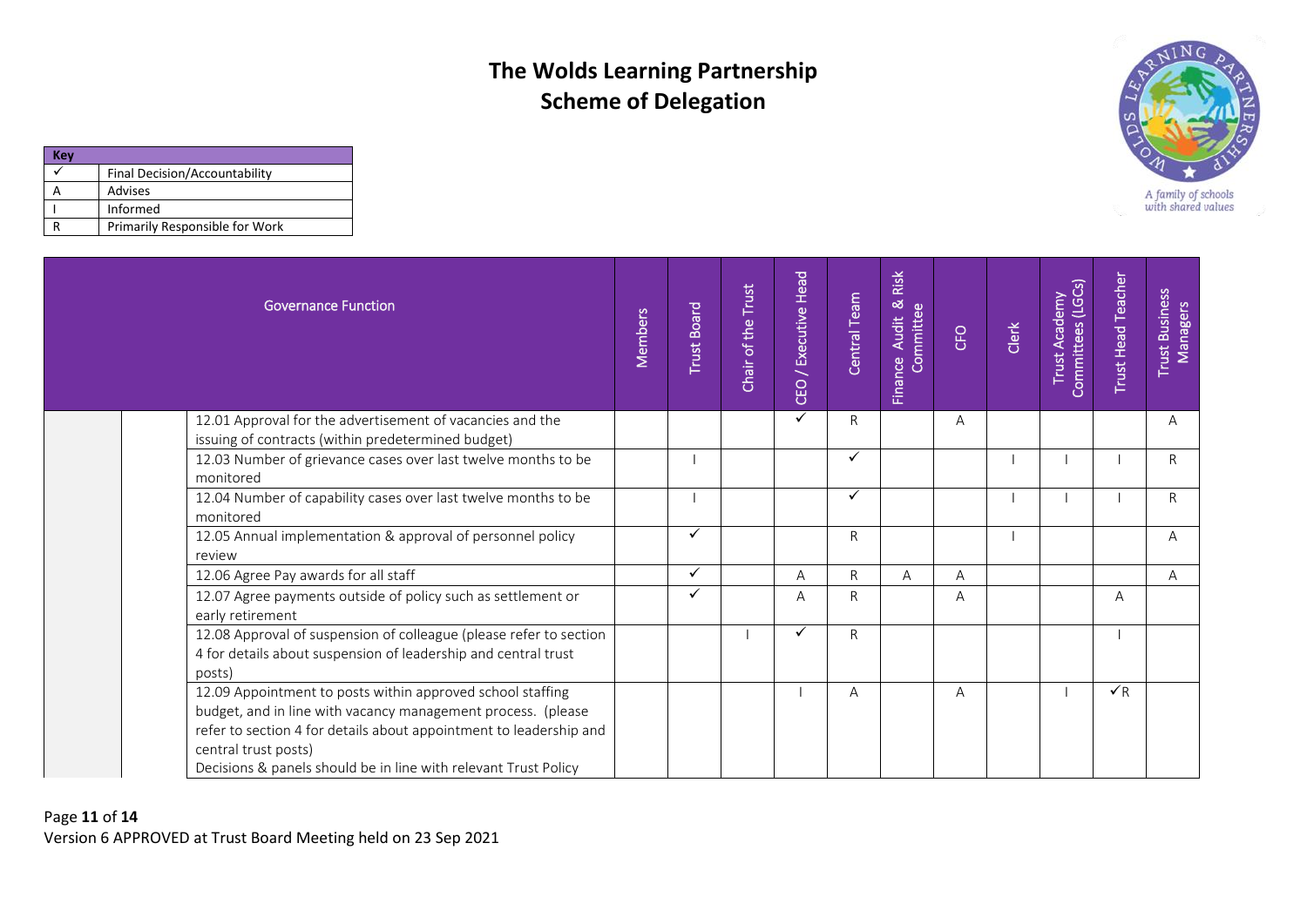

| Kev |                                |
|-----|--------------------------------|
|     | Final Decision/Accountability  |
|     | Advises                        |
|     | Informed                       |
|     | Primarily Responsible for Work |

|                           |             |  | <b>Governance Function</b>                                                                                                                                                                                 | Members | <b>Trust Board</b> | Chair of the Trust | / Executive Head<br>CEO | Central Team | Risk<br>nce Audit & F<br>Committee<br><b>Finance</b> | <b>CFO</b> | Clerk | Trust Academy<br>Committees (LGCs) | <b>Trust Head Teacher</b> | <b>Trust Business</b><br>Managers |
|---------------------------|-------------|--|------------------------------------------------------------------------------------------------------------------------------------------------------------------------------------------------------------|---------|--------------------|--------------------|-------------------------|--------------|------------------------------------------------------|------------|-------|------------------------------------|---------------------------|-----------------------------------|
|                           |             |  | 12.10 Dismissal of school colleagues (please refer to section 4 for<br>details about dismissal from leadership and central trust posts)<br>Decisions & panels should be in line with relevant Trust Policy |         |                    |                    |                         | R            |                                                      |            |       |                                    |                           |                                   |
|                           |             |  | 13.00 Facilities capacity growth and improvement report                                                                                                                                                    |         | A                  |                    | A                       | ✓            |                                                      |            |       |                                    |                           | $\mathsf{R}$                      |
|                           |             |  | 13.01 Cyclical Maintenance report                                                                                                                                                                          |         | A                  |                    |                         | ✓            |                                                      |            |       |                                    |                           | $\mathsf{R}$                      |
|                           |             |  | 13.02 Site Compliance report                                                                                                                                                                               |         | A                  |                    |                         | ✓            |                                                      |            |       |                                    |                           | R                                 |
|                           |             |  | 13.03 Fire Risk Assessment report                                                                                                                                                                          |         | A                  |                    |                         | ✓            |                                                      |            |       |                                    |                           | $\mathsf{R}$                      |
|                           |             |  | 13.04 Asbestos Management report                                                                                                                                                                           |         | Α                  |                    |                         | ✓            |                                                      |            |       |                                    |                           | $\mathsf{R}$                      |
|                           |             |  | 13.05 Water Management report                                                                                                                                                                              |         | A                  |                    |                         | ✓            |                                                      |            |       |                                    |                           | $\mathsf{R}$                      |
|                           |             |  | 13.06 Catering Compliance report                                                                                                                                                                           |         | A                  |                    |                         | ✓            |                                                      |            |       |                                    |                           | $\mathsf{R}$                      |
|                           |             |  | 13.07 Statutory Training for colleague's report                                                                                                                                                            |         | A                  |                    |                         | ✓            |                                                      |            |       |                                    |                           | $\mathsf{R}$                      |
| Operations and Compliance |             |  | 13.08 Contractual Arrangements report                                                                                                                                                                      |         | A                  |                    |                         | ✓            |                                                      |            |       |                                    |                           | $\mathsf{R}$                      |
| <b>P</b><br>江             | $\tilde{c}$ |  | 14.00 Set overall Trust financial objectives for a rolling 5-year<br>period annually taking the Trust's key priorities into account                                                                        |         | ✓                  |                    |                         |              | Α                                                    | R.         |       |                                    |                           |                                   |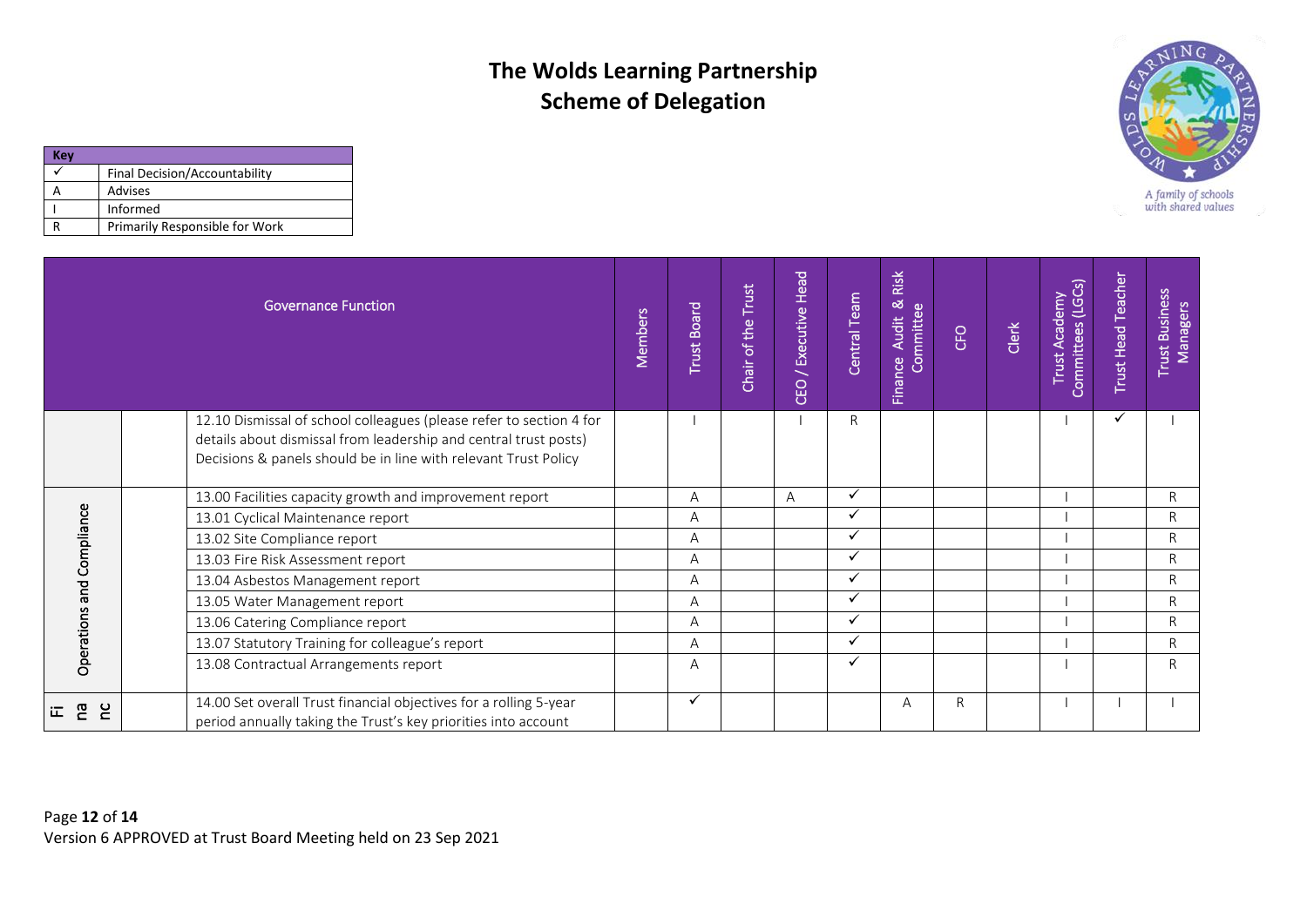

| <b>Key</b> |                                |
|------------|--------------------------------|
|            | Final Decision/Accountability  |
|            | Advises                        |
|            | Informed                       |
|            | Primarily Responsible for Work |

| <b>Governance Function</b>                                                                                                                                                                                                                                                                                                                                     | Members | <b>Trust Board</b> | Chair of the Trust | <b>CEO</b> / Executive Head | Central Team | Risk<br>Finance Audit & F | CFO | Clerk | Committees (LGCs)<br>Trust Academy | <b>Trust Head Teacher</b> | <b>Trust Business</b><br><b>Managers</b> |
|----------------------------------------------------------------------------------------------------------------------------------------------------------------------------------------------------------------------------------------------------------------------------------------------------------------------------------------------------------------|---------|--------------------|--------------------|-----------------------------|--------------|---------------------------|-----|-------|------------------------------------|---------------------------|------------------------------------------|
| 14.01 Set revenue contribution targets for each school and MAT<br>Central Team for each year of the 5-year plan, taking in to<br>account:<br>the School's Development Plan;<br>$\bullet$<br>allocations of GAG funding based upon the Trust's<br>$\bullet$<br>assessment of need and strategic priorities<br>which consolidate to overall financial objectives |         |                    |                    |                             |              | ✓                         | R   |       | A                                  | A                         |                                          |
| 14.02 Approve 5-year revenue plan                                                                                                                                                                                                                                                                                                                              |         |                    |                    |                             |              | А                         | R   |       |                                    |                           |                                          |
| 14.03 Approve a 5-year capital expenditure programme                                                                                                                                                                                                                                                                                                           |         |                    |                    |                             |              | A                         | R.  |       |                                    |                           |                                          |
| 14.04 Benchmark staff costs as a percentage of Total Revenue<br>Income                                                                                                                                                                                                                                                                                         |         |                    |                    |                             |              | Α                         | ✓   |       |                                    |                           | $\mathsf{R}$                             |
| 14.05 Benchmark Non-staffing expenditure as percentage of<br>Total Revenue Income                                                                                                                                                                                                                                                                              |         |                    |                    |                             |              | A                         | ✓   |       |                                    |                           | R                                        |
| 14.06 Report reserves as percentage of total revenue income                                                                                                                                                                                                                                                                                                    |         |                    |                    |                             |              |                           | ✓   |       |                                    |                           | $\mathsf{R}$                             |
| 14.07 Report current in-year surplus or deficit                                                                                                                                                                                                                                                                                                                |         |                    |                    |                             |              |                           | ✓   |       |                                    |                           | $\mathsf{R}$                             |
| 14.08 Benchmark average teacher cost                                                                                                                                                                                                                                                                                                                           |         |                    |                    |                             |              |                           | ✓   |       |                                    |                           | $\mathsf{R}$                             |
| 14.09 Benchmark cost of hours' worth of teaching                                                                                                                                                                                                                                                                                                               |         |                    |                    |                             |              |                           | ✓   |       |                                    |                           | R                                        |
| 14.10 Benchmark teacher contact ratio                                                                                                                                                                                                                                                                                                                          |         |                    |                    |                             |              |                           | ✓   |       |                                    |                           | $\mathsf{R}$                             |